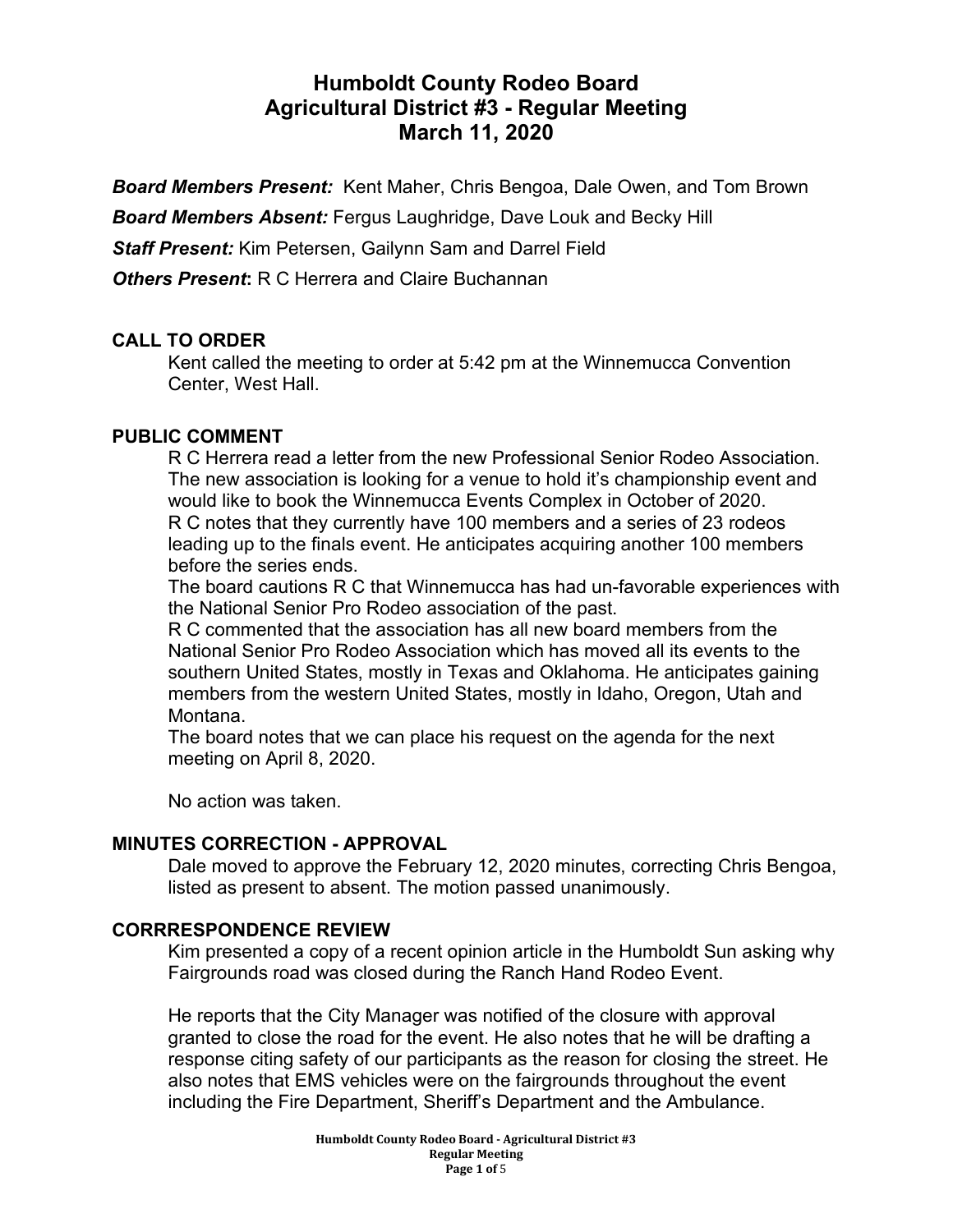No action was taken.

### **SURPLUS PROPERTY**

a. Approval of surplus equipment list

Kim reports that he has not had time to complete the list.

No action was taken.

### **WINNEMUCCA EVENTS COMPLEX (WEC)**

a. Approval to dispose of surplus public property – Facilitated through publicsurplus.com

See previous item, no action was taken.

### **EVENTS UPDATES, REPORTS AND SCHEDULING**

a. Ranch Hand Rodeo

Kim reports that the event went very well. He cites record attendance with 1247 stall nights compared to 1044 last year and 327 RV nights with 120 RV's on site.

The board complimented the new display board noting that the scores were available within a few minutes of the completion of the rodeo, so that everyone knew who won.

Kim notes that the display was also live streamed so that people not in attendance were able to tune in via the internet. He anticipates that the technology will increase attendance in the future, but cautions against using it for multiple years as too much use may decrease actual attendance.

Kim reports that the horse sale was also a success with high prices for both good and lower quality horses.

Chris comments that a customer from Baker Oregon was very pleased with our horse sale.

Kim commented that the bucking horses were excellent this year.

No action was taken.

b. Claire Buchanan request to move June 12 event to September or October

Claire Buchanan asked the board to consider moving her event from the reserved June 12 & 13 dates to the weekend of October 3, 2020 due to her volunteers' schedules. She also notes that she is working on a 501c3 license so that she will not have to run event finances through her personal accounts.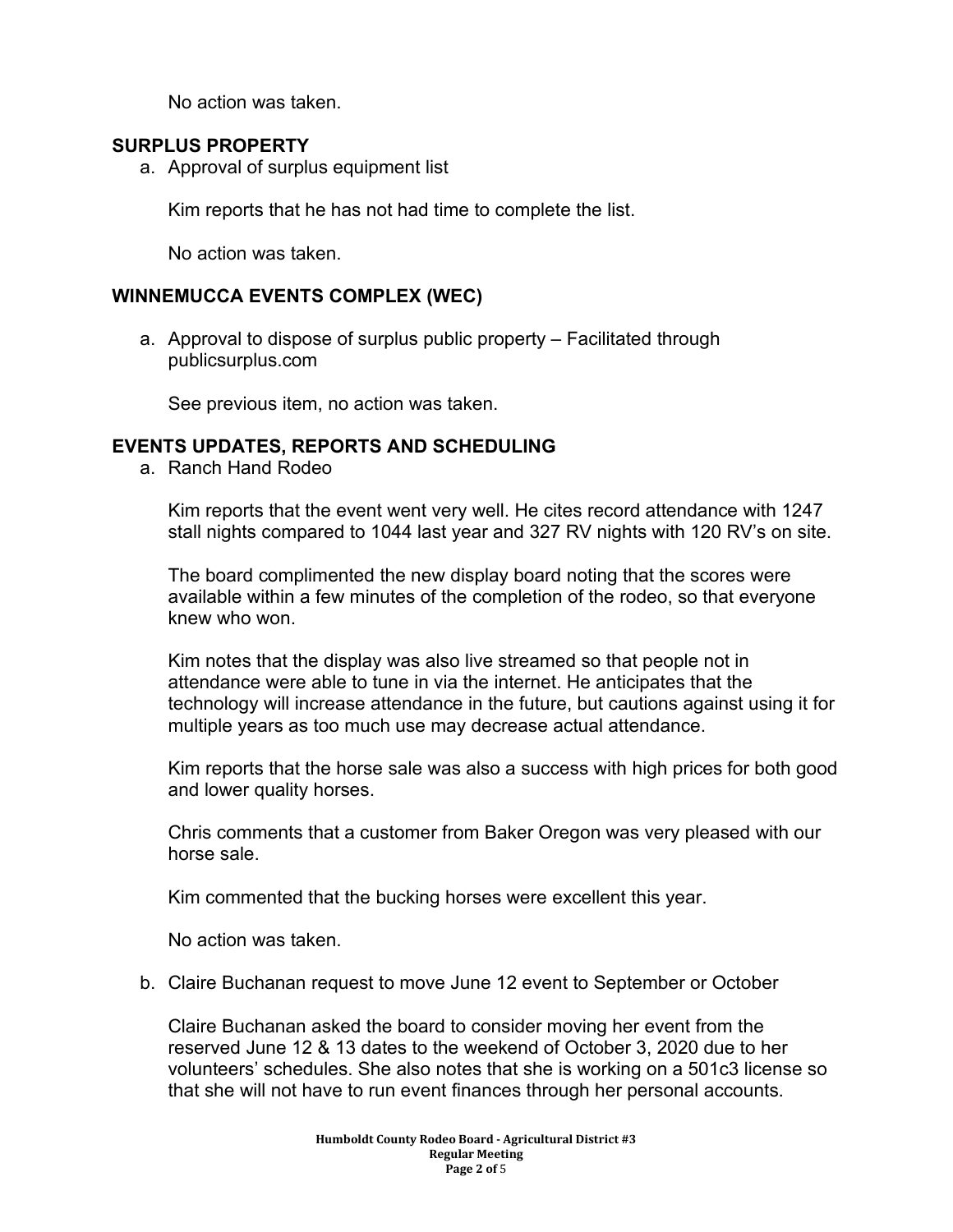Chris stated that he is opposed to moving the event with the horse sale since his experience suggests that a horse sale happening five months before our Ranch, Rope and Performance Horse Sale will have more of a negative impact than an event happening four months after our event.

Kim notes that our calendar dates are limited due to other long standing events.

Claire suggested that she could partner with existing events to hold her rodeo and horse sale in conjunction with other events, specifically ACTRA.

Dale noted that he had spoken with Chad of ACTRA who was concerned about Claire's event conflicting with the ACTRA event.

Clair then argued that the board was discriminating against her event.

Kent replied that we are simply protecting our existing events from additional competition for participants, sponsors and spectators.

Chris moved to deny allowing Claire to move her event from the scheduled June 12 and 13 dates.

The motion passed unanimously.

c. SSIR

Dale reports that the event is looking for cutting cattle, noting a shortage since producers are currently selling their stock early.

He also reports that he has 13 of the 37 saddles to be used as prizes in at this time. He notes that a change in vendors has resulted in better saddles at better prices.

No action was taken.

### **2019 - 2020 BUDGET REVIEW – MODIFICATION**

Kim presented the budget. For the period ending on March 31, 2020 total tax revenue is at 78%. Fairgrounds revenue is at 108.99%. Fairgrounds expenses are at 52.68%. Event Center revenue is at 72.19%. Event Center expenses are at 73.14%.

Kim notes that Fairgrounds service and supplies account is over budget at 99.45%, Event Center expenses of Salaries, Group Insurance, Industrial Insurance and PERS expenses are also over budget. He notes that the Salaries account is due to calculations in the Comptroller's office which may not reflect actual time spent in the Event Center. He also notes that the Salaries account in the Fairgrounds section is well within the budget.

He reports that due to several costly repairs during the period we may need to request a budget augmentation from the County Commissioners before the end of the fiscal year.

> **Humboldt County Rodeo Board - Agricultural District #3 Regular Meeting Page 3 of** 5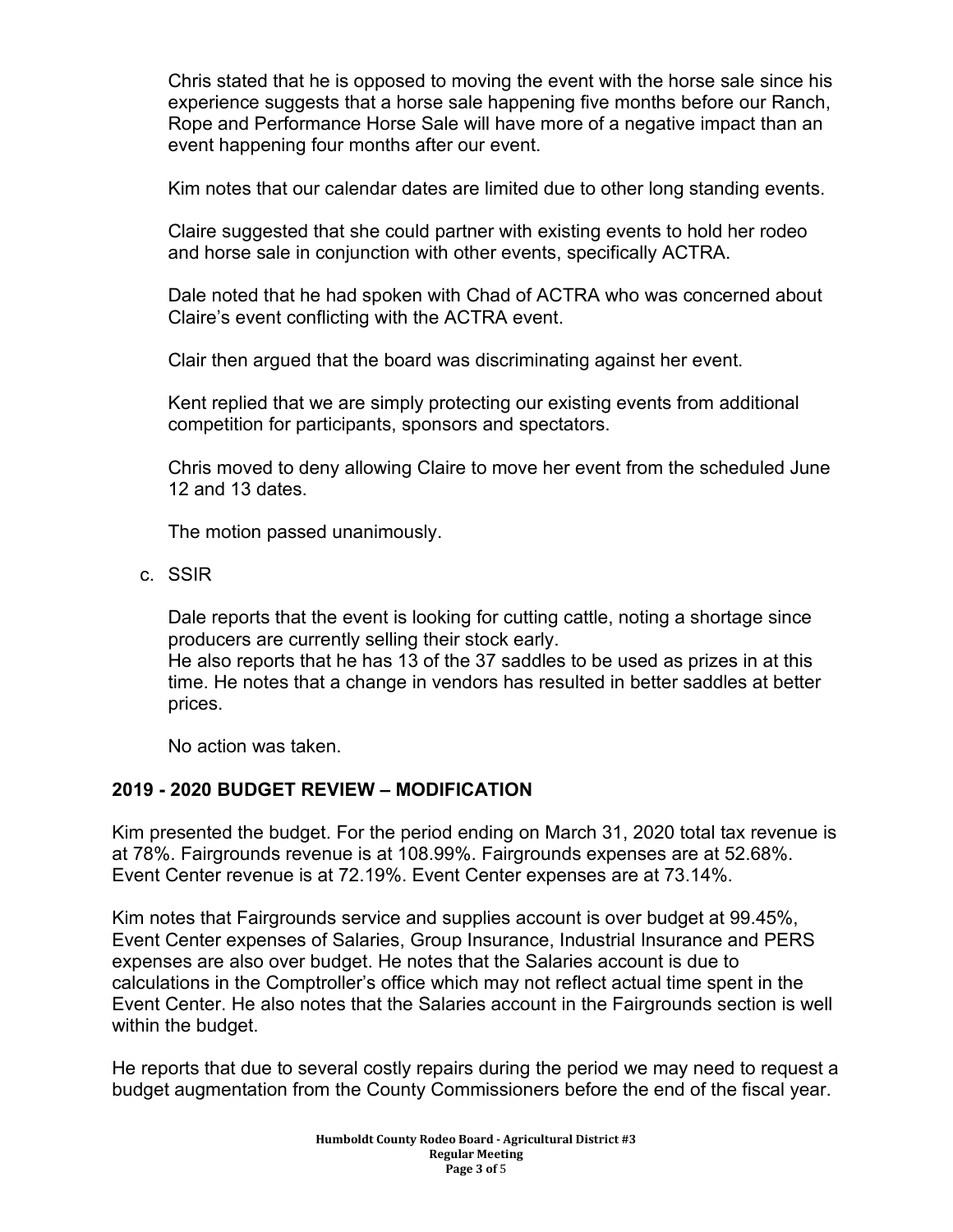No action was taken.

## **2020 - 2021 PROPOSED BUDGET & CAPITAL ITEMS.**

Kim presented our capital expenditure requests to Humboldt County. The items include:

\$10,000 for Event Center concrete work including a path from the event center to the pavilion and a 20' x 20' pad required for production of the upcoming horseshoe event. \$125,000 for the Event Center Breezeway and Horse Tie Up Area.

\$44,000 for additional bleacher seating in the pavilion.

\$26,000 for 2 semi trailers with a dolly and portable loading ramp for storage of the new Event Center floor.

\$6,000 to winterize the water hydrants in Campground D.

\$8,000 for an additional Black Widow Groomer.

\$90,000 to add gravel at Campgrounds C & D.

\$98,000 to upgrade Barn 9 to covered roofs and walk through gates and install water for 100 stalls.

\$40,000 for phase 1 of east end parking lot lighting.

\$25,000 to move and compact stockpiled dirt to raise the level of the warm-up arena on east end of the pavilion to improve drainage.

\$20,000 for gates, panels and alley upgrades.

Kent asked if we need more stalls.

Kim replied that we have a total of 720 stalls with over 500 covered. At this time he feels we do not need more stalls but would like to continue covering existing stalls.

Chris asked if Kim had considered sterilizing the ground instead of continuing to spray for weeds.

Kim replied that he will consider the cost of on-going labor compared to the increased cost of adding soil sterilizer.

Kim also presented the standard budget for the 2020 through 2021 period.

Kent asked him to increase sewer and water accounts since the scheduled rate increase could be more than Kim had estimated.

No action was taken.

# **VOUCHERS – EXPENDITURES APPROVAL**

Tom moved to approve the outstanding vouchers consisting of: \$11,953.03 for Ag District #3 through March 11, 2020 \$6,708.96 for the Indoor Event Center through March 11, 2020

The motion passed unanimously with Kent abstaining on items from Communication Creations because his spouse owns and operates the business.

> **Humboldt County Rodeo Board - Agricultural District #3 Regular Meeting Page 4 of** 5